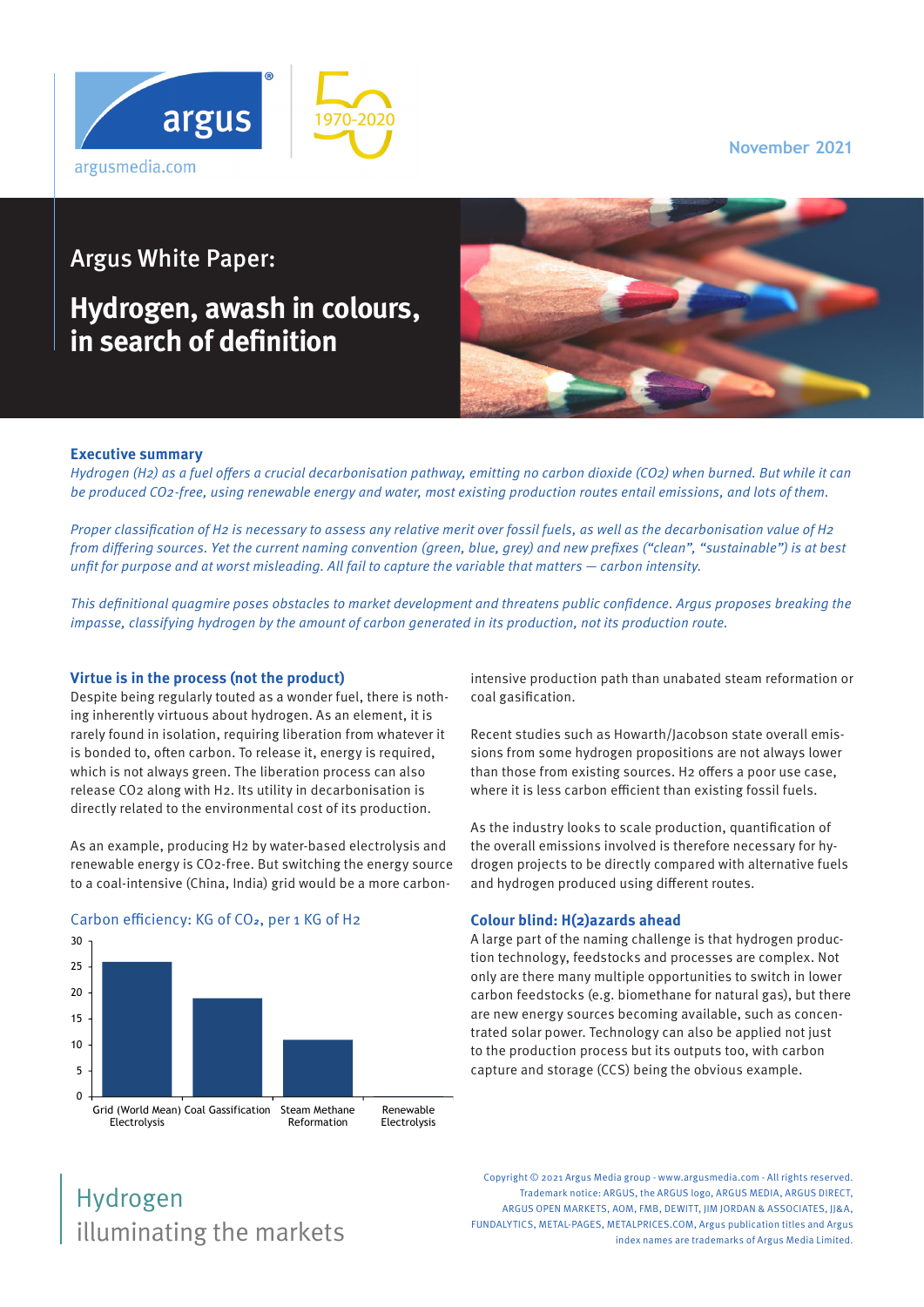### Argus White Paper: **Hydrogen, awash in colours, in search of definition**

| <b>Current Hydrogen 'Colour' Classification</b> |                                  |                 |  |  |  |  |  |  |
|-------------------------------------------------|----------------------------------|-----------------|--|--|--|--|--|--|
|                                                 | <b>Process Route</b>             | Abatement?      |  |  |  |  |  |  |
| Black                                           | Bitumous coal gasification       | <b>Unabated</b> |  |  |  |  |  |  |
| Brown                                           | Lignite coal gasification        | <b>Unabated</b> |  |  |  |  |  |  |
| Grey                                            | Steam methane reformation (SMR)  | <b>Unabated</b> |  |  |  |  |  |  |
| Blue                                            | SMR + Carbon Capture and Storage | Abated          |  |  |  |  |  |  |
| Turquoise                                       | Methane pyrolysis                | <b>Unabated</b> |  |  |  |  |  |  |
| Purple                                          | Nuclear water electrolysis       | Carbon-free     |  |  |  |  |  |  |
| Green                                           | Renewable water electrolysis     | Carbon free     |  |  |  |  |  |  |

All of these radically alter the overall emissions of H2 production, yet none are captured in the existing 'colour code', which describes process route only.

Because of this, the naming convention in table 1 is already redundant and lacks future proofing. How would new combinations be described? If grey H2's feedstock is switched to biomethane, what colour would it become? And how would the taxonomy cope if CCS was added?

Gaping holes yawn within the existing classification system too. The largest being the amount of latitude awarded to the term 'blue hydrogen'. The combination of steam methane reforming (SMR) with CCS sees carbon capture rates of between 56-90pc. Yet 'blue' also describes Autothermal Reformation with CCS, which can achieve up to 98pc capture.

### **Hy-jacked**

Naming chaos is worsening as novel, non-colour terms are introduced. Projects describe their hydrogen as 'sustainable' or 'clean'. These definitions are looser than colours: not defining the process route is excessively vague. For example, 'clean' has been used to describe coal gasification with partial CCS and unabated methane steam reformation, with carbon offsets.

While guarantees of origin and certification will close chainof-custody opportunities for abuse, they do not address the naming structure. A common language around hydrogen must emerge.

Waiting for a definition has proven unsuccessful. Associations have diverse memberships with divergent bias, as do nations. Agency has hampered attempts to 'join-up' conversations.

But given the hopes pinned on hydrogen in decarbonising the economy, this lack of a clear taxonomy is unacceptable.

Any improvement would prove impactful. A more holistic way of looking at hydrogen would raise transparency, market efficiency and improve industry communication. All are needed, as capital flows are being directed towards projects based on carbon intensity and the amount of investment seeking a home, according to US Treasury of the Secretary at the UN's COP 26 climate conference, is measured between \$100 trillion-150 trillion.

#### **Argus hydrogen taxonomy proposal**

Effective classification requires clear metrics, as well as standardisation of quality and physical state.

Argus proposes dumping colour definitions, one of which is in fact trademarked. In their place, Argus suggests a descriptor applying to all hydrogen falling within a CO2e range, production route irrespective.

The table highlights the proposed naming conventions and the terms they would displace. It uses scope one and two definitions to gauge total production emissions. Instead of colours, CO2e 'bands' would be used to describe large market segments of hydrogen supply.

**Baseline** is the most polluting hydrogen production with high carbon inefficiency. A decarbonising world should be moving away from it. Whether it is ultra-high (coal gasification) or at the lower-end (SMR), markets will prioritise driving this production offline.

**BAT+** is superior to EU-defined Best Available Technology and represents the minimum viable product as we move towards 2030, essentially adding CCS to existing SMR plants.

**Low-C** is aligned with CertifHy's proposal of a 60pc reduction in EU-defined BAT emissions.

**No-C** means no CO2 emissions at point of production, encompassing renewable and nuclear electrolysis.

**C-negative** describes H2 production that takes CO2 out of circulation.

|                      | Proposed Argus Hydrogen Taxonomy (Green Box) vs Current (Pink Box) |                       |                  |                 |                              |                  |                  |  |
|----------------------|--------------------------------------------------------------------|-----------------------|------------------|-----------------|------------------------------|------------------|------------------|--|
| <b>Traffic Light</b> | <b>Proposed Descriptor</b>                                         | H <sub>2</sub> Purity | CO2 kg/kg of H2* | <b>Pressure</b> | <b>Current Descriptor</b>    | <b>H2 Purity</b> | CO2 kg/kg of H2* |  |
|                      | <b>Baseline</b>                                                    | 99.9%                 | >10.9            | 20 bar          | Grey, Brown, Black, Clean    | <b>Unknown</b>   | Unknown          |  |
|                      | $BAT+$                                                             | 99.9%                 | $4.4 - 10.8$     | 20 bar          | Blue, Clean                  | <b>Unknown</b>   | Unknown          |  |
|                      | Low-C                                                              | 99.9%                 | $0.011 - 4.3$    | 20 bar          | <b>Blue/Turgouise, Clean</b> | Unknown          | Unknown          |  |
|                      | $No-C$                                                             | 99.9%                 | < 0.01           | 20 bar          | Green/Purple                 | <b>Unknown</b>   | Unknown          |  |
|                      | C-negative                                                         | 99.9%                 | < 0              | 20 bar          | Deep Green                   | <b>Unknown</b>   | Unknown          |  |
|                      | $*$ Scope 1 & 2                                                    |                       |                  |                 |                              |                  |                  |  |